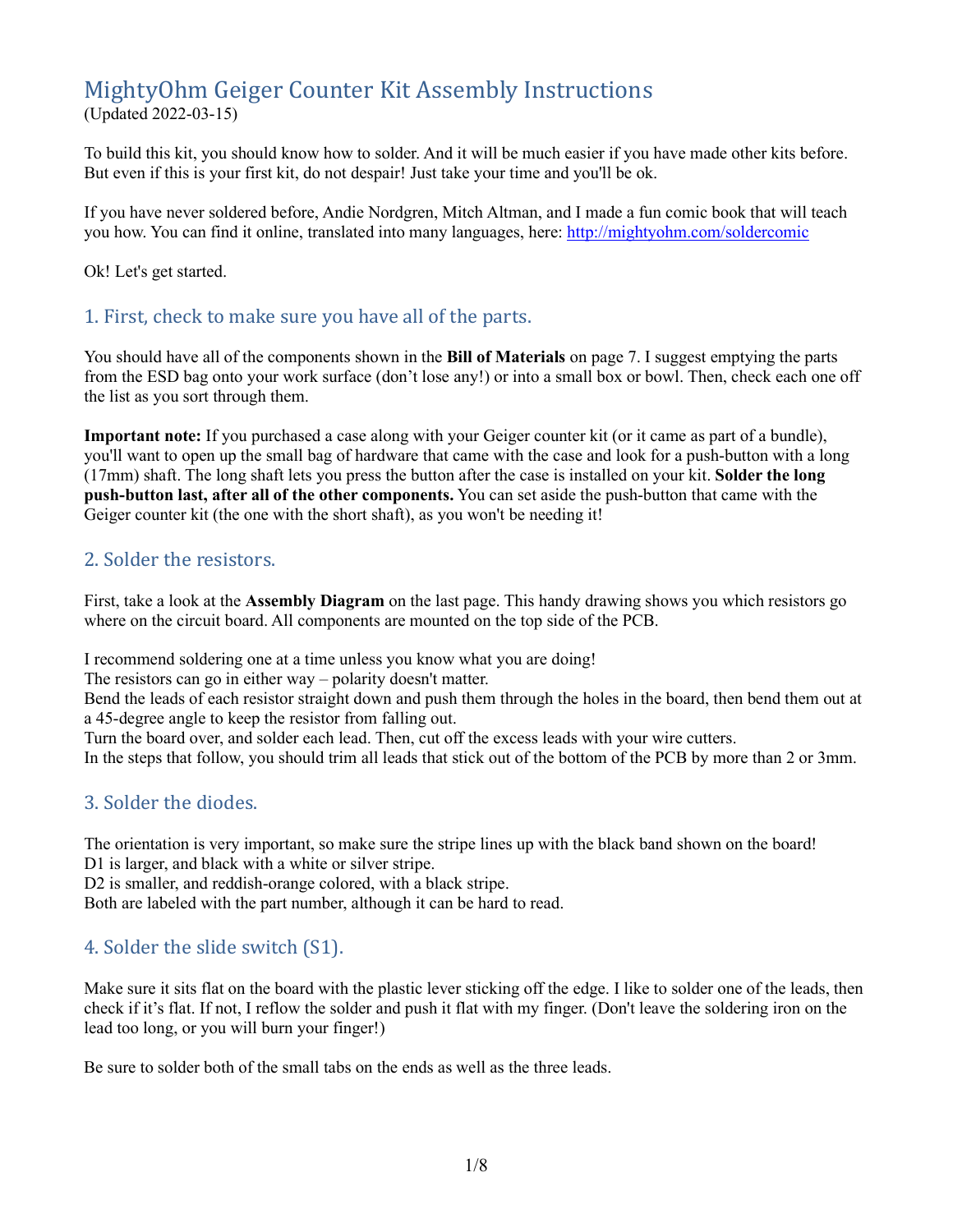## 5. Solder capacitors C3 and C4.

Both of these capacitors are very small. C4 goes next to U2 and is marked 104. It is the very tiny capacitor with narrowly spaced leads (2.5mm). C3 is marked 102 and has wider leads (5mm spacing).

## 6. Solder the variable resistor (VR1).

This part is easy to find – it's the square blue part with 3 leads and an adjustment screw. Solder one lead, then make sure the component sits flat against the PCB before soldering the rest.

## 7. Solder the transistors.

First, solder Q1. It is marked J3303. It is very important to solder the correct transistors in the correct locations! Make sure the flat spot of the transistor lines up with the markings on the PCB. You will need to bend the leads slightly to get them into the holes. Don't push the transistors all the way down against the PCB – leave a few mm gap.

Then solder Q2 and Q3, marked 3904. Make sure you put them in the right way!

Important note: Some recent kits have Q2 and Q3 on cardboard tape with wide-spaced leads. You will need to carefully bend the leads to fit the holes in the PCB. If you carefully wiggle the transistor as you insert it, you should be able to get it to sit a few mm above the surface of the PCB, just like Q1.

## 8. Optional: If you want to log data or hack the kit, install the headers J5, J6, and J7.

J5 is the double-row header (2 rows x 3 pins).

J6 and J7 are a single row – you can break the supplied header strip into 1 strip of 3 and 1 strip of 6 pins. You can break off the strips with pliers or use your wire cutters – be careful.

Make sure to install the headers with the shorter pins going into the PCB. When soldering the headers, it's a good idea to solder one pin and then make sure the header is straight, then solder the rest of the pins. You don't need to clip the leads.

## 9. Solder capacitor C2 and the ceramic resonator X1.

C2 is marked 221K and sits up above the PCB a little bit.

X1 is small, has three leads, is orange or blue and marked 8.00Y, 8.00M, 8.0MC, 8.00S, or 800G. Both of these can be installed in either direction – they are non-polarized.

## 10. Solder the IC sockets for U1 and U2.

These pop into place and are easy to solder. Make sure the notch in the socket aligns with the notch in the silkscreen on the PCB. You don't need to clip the leads, they are already very short.

## 11. Solder the inductor (L1).

L1 is the black cylinder marked 103. It can go in either way.

## 12. Solder the piezo (LS1).

This is the large, short cylinder with a hole in the middle. It can go in either way.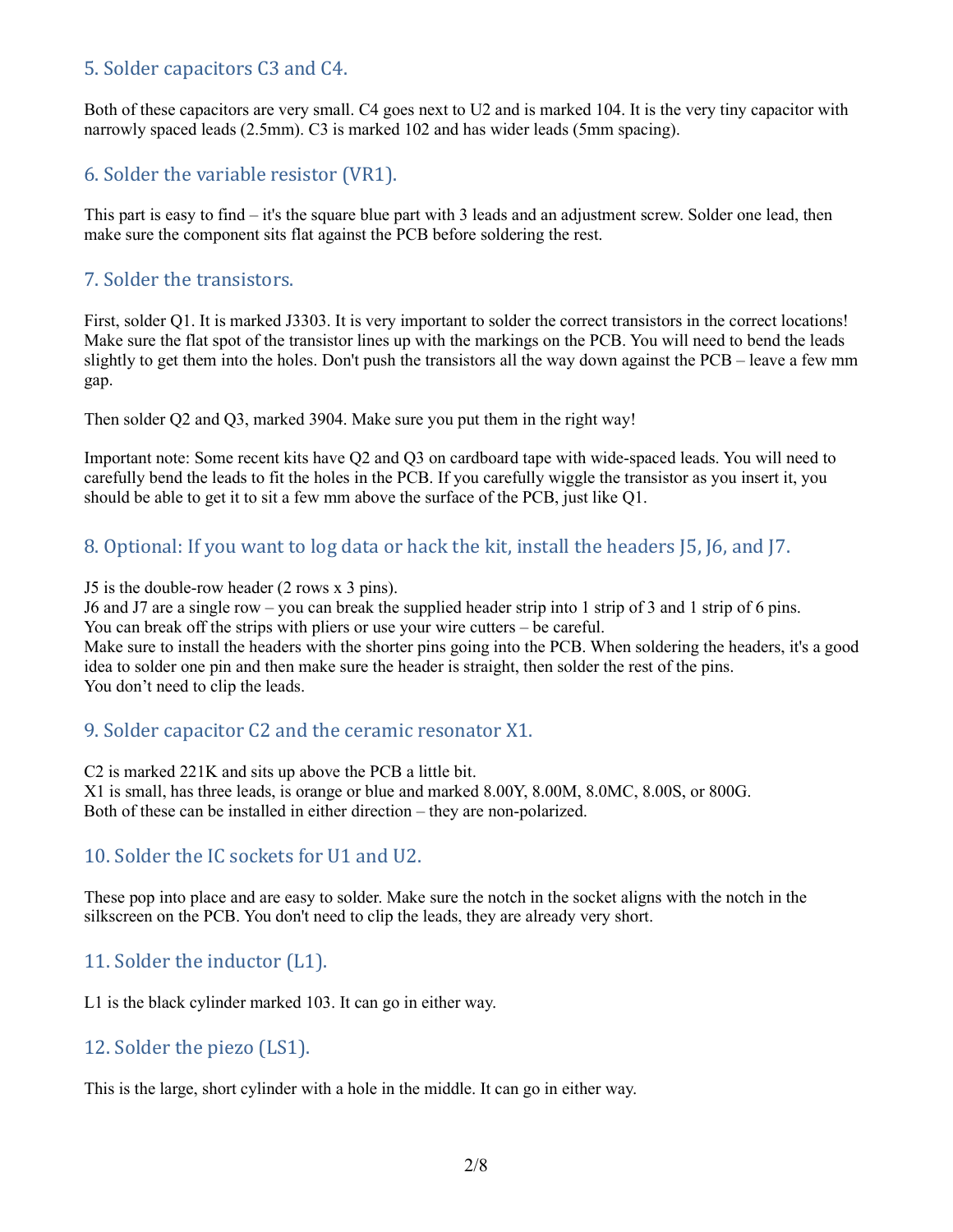## 13. Solder the electrolytic capacitor C5.

C5 is the large, black capacitor with a white stripe on one side – that side is negative and goes away from the  $+$ symbol on the PCB. Make sure you install this one in the right direction – it's polarized. Push it all the way down against the PCB – you might have to wiggle the leads a little bit.

## 14. Solder the tube holder clips (11 and  $[2]$ ).

These are the small metal clips. J1 and J2 are the furthest apart, this is for the SBM-20 Geiger tube, which is longest. For other tubes, you can put the right clip into different positions.

I solder one lead of each clip, make sure it's straight, and then solder the other lead.

### 15. Solder the LED.

The LED only goes in one way. It will sit up a bit above the PCB. The long lead goes into the hole marked +, and the flat spot on the side of the LED goes towards the other lead (just like the drawing on the PCB). Solder one lead, check to make sure the LED is sitting straight, and then solder the other lead.

## 16. Solder C1, the large ceramic disc cap.

This one can go in either way.

## 17. Solder the battery holder (B1).

Make sure it's straight, solder the leads and cut off the excess (watch your eyes!). Pay special attention to the negative terminal. It's connected to a fat trace on the PCB, so you might need to leave the soldering iron on the lead for a couple extra seconds before adding solder.

Insert the small screw into the hole in the middle. Flip the board over and install the small nut. You'll need a small screwdriver, but you can use your fingers to hold the nut.

### 18. Solder the push-button (S2).

**Important:** If you purchased your kit with a case, use the long pushbutton that came with the case instead of the ordinary (short) one that is included with the Geiger Counter kit!!!

The push-button can go in either way. No need to clip the leads on this either.

## 19. Install the Integrated Circuits (U1 and U2).

You will need to bend the IC pins inward slightly to get them to fit into the sockets. Be careful! You don't want to push too hard and wind up with a pin bent and sticking out of the socket – maybe into your finger!

Make sure the notch and/or small dot on each IC goes towards the notch in the socket (on the left if you are looking at the board with the text right side up). The ATtiny2313 has a large dot and a small dot on top, the small dot goes closest to the notch (pin 1).

The TLC555CP goes into the socket for U1. The ATTINY2313V goes into the socket for U2.

Handle these parts carefully, they are static sensitive.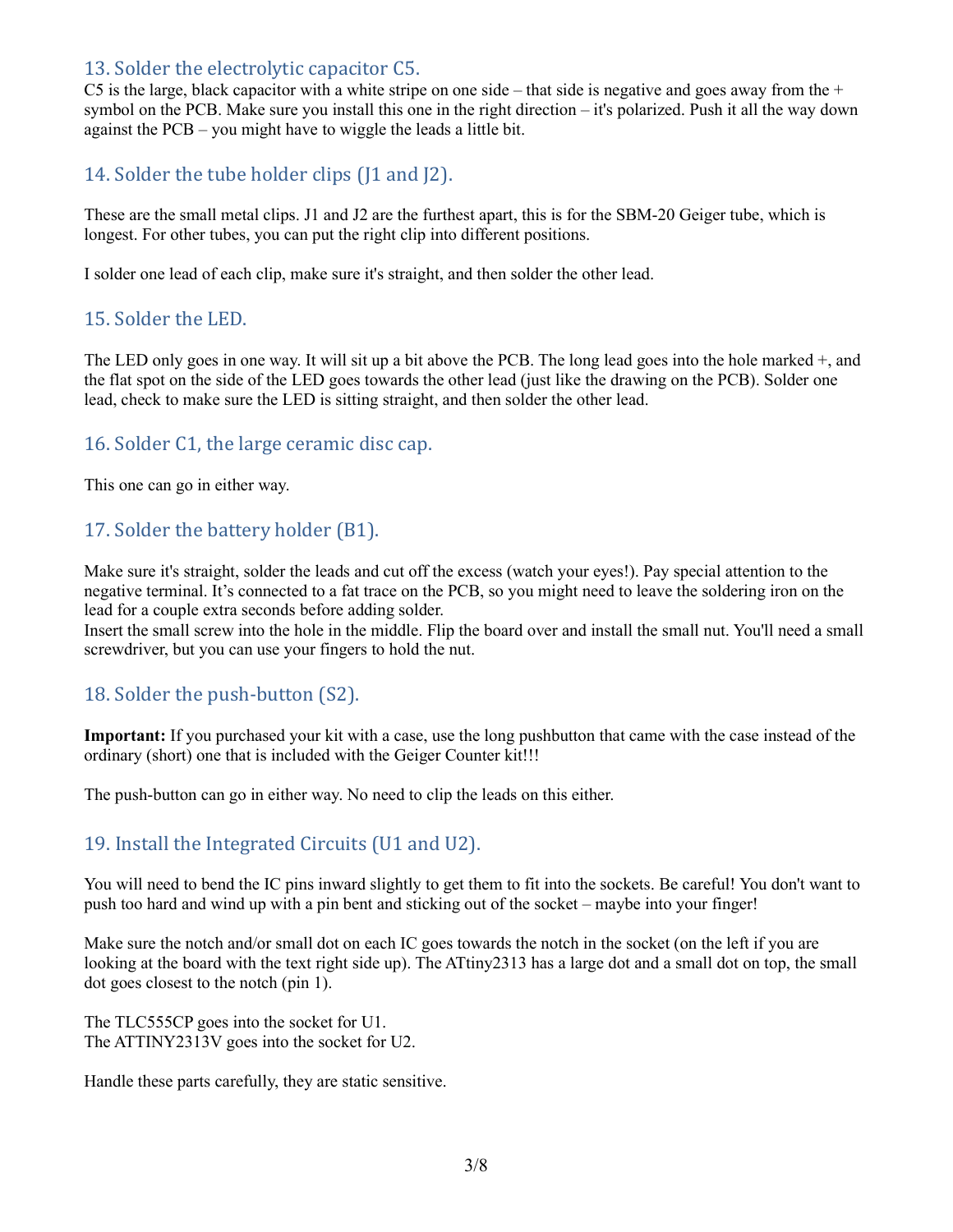## 20. Install the Geiger Tube.

Don't squeeze or push too hard on the tube, or drop it – it is **very** fragile.

**Important!** First, use a pair of needle-nose pliers to bend the tube clips apart slightly, so they aren't so tight on the tube. Then **carefully** insert the tube.

If the clips are too tight, stop and bend them outwards slightly, then try again. **Don't force the tube into the clips (you will crush it)!!!**

The tube is polarized! Make sure the **+** mark or CBM20 writing (if it's an SBM-20 tube) is on the left side of the board, closest to the tube clip marked **+**.

### 21. Test it!

**Note:** If you purchased a plastic case with your kit (or it came as part of a bundle), you should complete the case assembly instructions on page 5 before powering on your kit for the first time.

#### **Warning: This kit is capable of generating high voltages (300-600V). Don't touch any part of the circuit (particularly the bottom of the PCB) while it is on! The current is low, so while the potential for injury is low, it may startle you and cause you to drop your kit (and break your Geiger tube!)**

Clean any stray leads off of your workbench so that they won't short against the PCB. Make sure switch S1 is off (away from the ON position) and adjust VR1 all the way counter-clockwise.

Insert two AAA batteries in the battery holder and turn on S1. Listen for clicks and watch the LED. **SLOWLY** rotate VR1 clockwise until you hear clicks. Once you start to hear clicks, rotate VR1 about 45 degrees more and stop. The exact adjustment is not very critical.

If you got this far, congratulations! You have built a working Geiger counter!

If your kit isn't working, do not dismay! Check the troubleshooting instructions on page 6.

## Usage Instructions

The LED will flash and the speaker will click every time a beta particle or gamma ray hits the tube! Note: The tube that comes with the kit (if you purchased one) is not sensitive to alpha particles.

If you get tired of hearing the clicks, you can push the button S2 to MUTE the sound.

The PULSE connector (J6) has the following pinout:

- 1. VCC (nominally 3V)
- 2. pulse output a short (100us) active high pulse every time the Geiger tube fires
- 3. GND

More information, design files, source code: <http://mightyohm.com/geiger>

## Data Logging

To connect your computer to the serial port (J7), you will need a USB-serial converter that operates at 3.3V TTL levels. The serial header is set up to work with the common FTDI-232R-3V3 serial cable. Data is sent over the serial port at 9600 baud, 8N1.

The data is reported in comma separated value (CSV) format: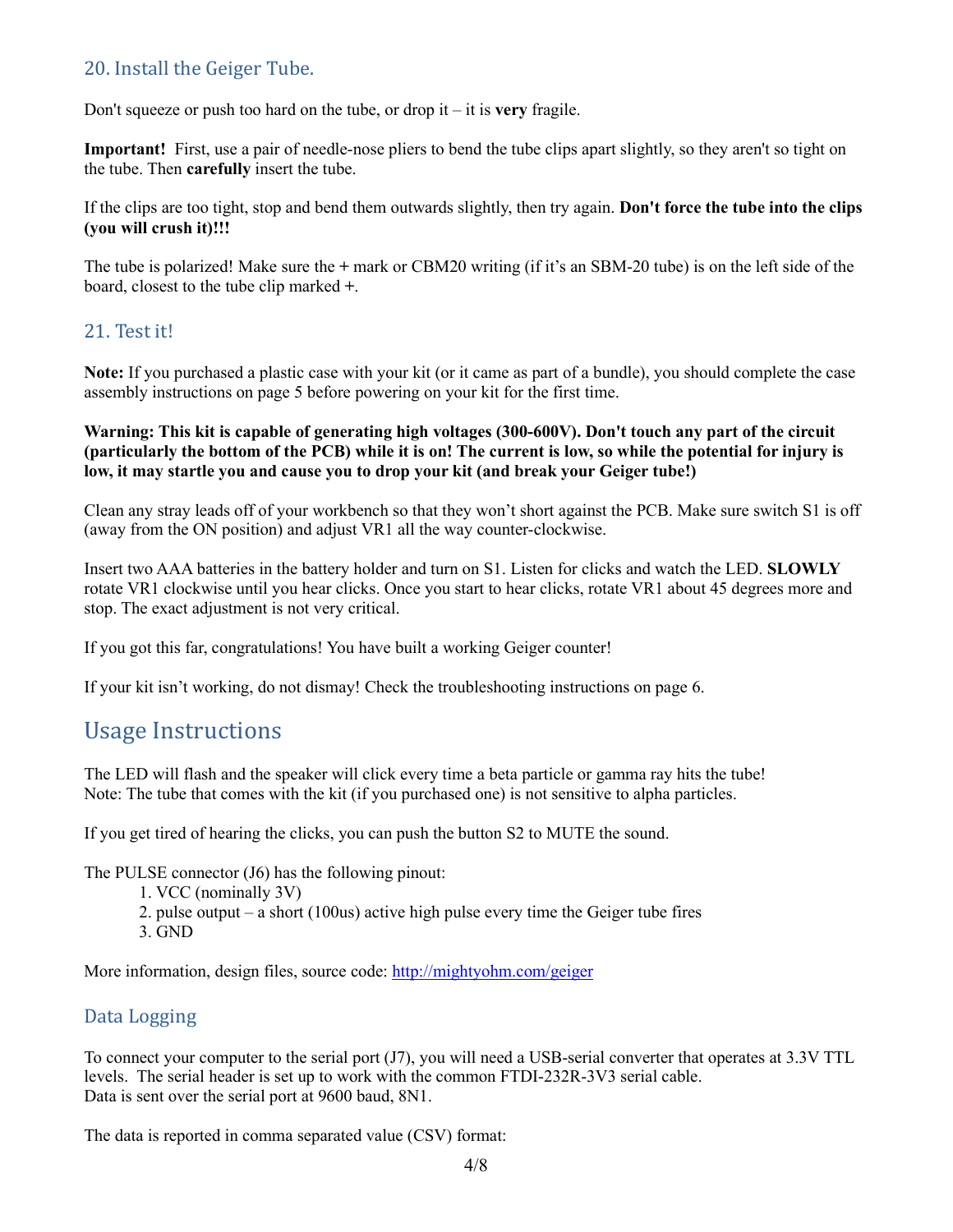There are three modes. Normally, the sample period is LONG\_PERIOD (default 60 seconds). This is SLOW averaging mode. If the last five measured counts exceed a preset threshold, the sample period switches to SHORT PERIOD seconds (default 5 seconds). This is FAST mode, and is more responsive but less accurate. Finally, if CPS > 255, we report CPS\*60 and switch to INST mode, since we can't store data in the (8-bit) sample buffer.

## Geiger Counter Case Assembly Instructions

## 1. Check to see if you have all the parts.

Empty the case kit on your work surface. You should have all of the following parts:

| Name                                 |
|--------------------------------------|
| Top Plate                            |
| <b>Bottom Plate</b>                  |
| Short hex standoffs                  |
| Longer round standoffs               |
| <b>Screws</b>                        |
| Lock-washers                         |
| Push-button with a long (17mm) shaft |

Before proceeding, turn your kit off and remove the batteries, if installed.

## 2. Install the standoffs.

The longer round standoffs go on top of the board, and the shorter hex standoffs screw into them through the bottom of the PCB. Repeat for all four corners of the board. Finger tight is ok, just make them snug.

## 3. Remove the paper backing from the top and bottom plates.

Use your fingernail, not anything metallic or sharp, because the acrylic scratches fairly easily.

## 4. Install the bottom cover plate.

Secure the bottom plate to the hex standoffs with a screw and lock-washer at each corner. Tighten the screws until they are snug. Don't over-tighten the screws – if you do, you will crack the acrylic.

### 5. Install the top cover plate.

Turn the kit over and install the top plate with the remaining screws and lock-washers. Don't over-tighten the screws!

You're done!

### Cleaning the case

Use a soft cloth (microfiber is best). Gently wipe the case clean, being careful not to scratch it. If necessary, you can remove the cover plates from the Geiger Counter and wash them in soap and warm water. Don't ever use alcohol or ammonia-based cleaners (Windex) as they will damage the acrylic and may cause it to crack.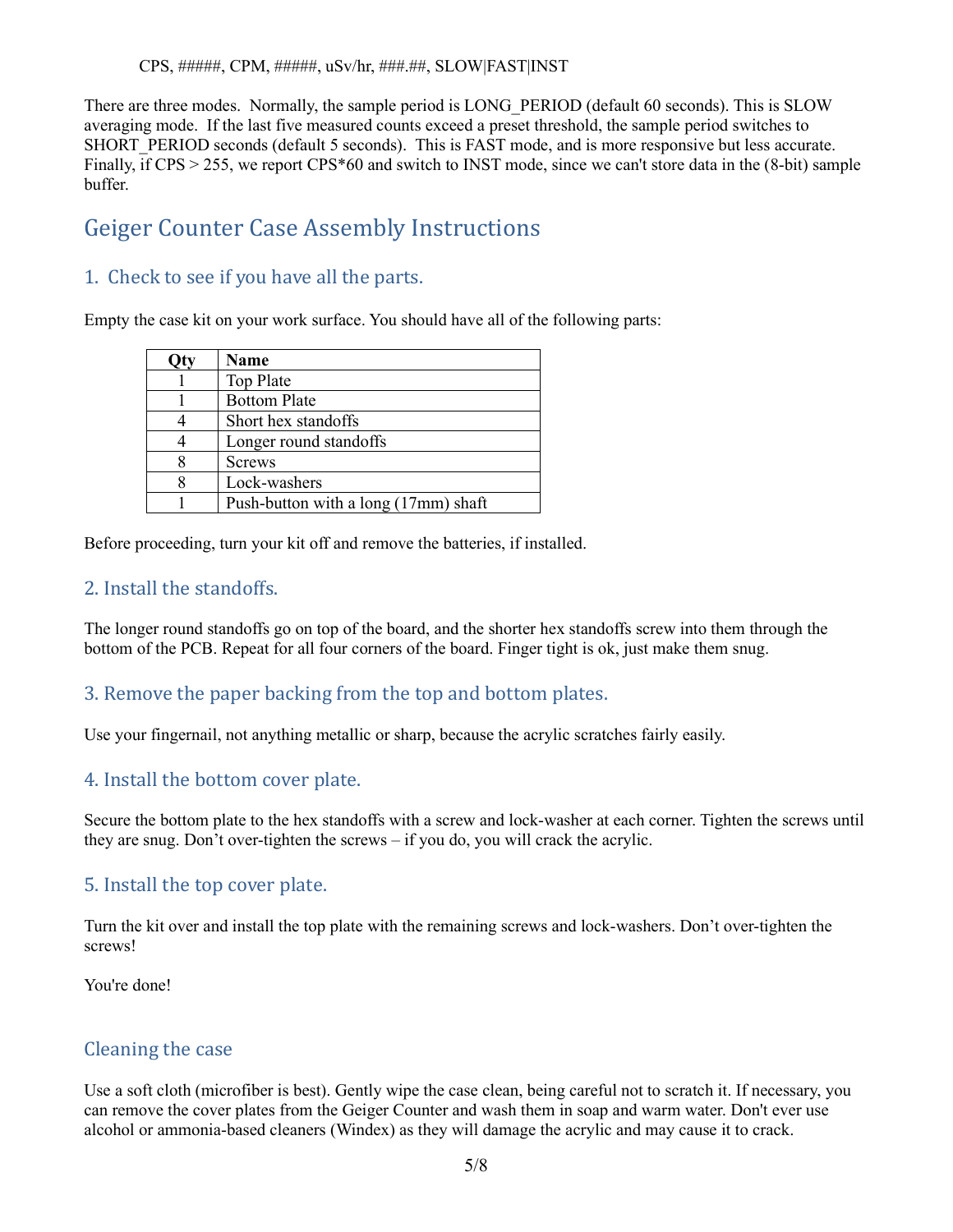# Troubleshooting

What if you finish assembling your kit, and it doesn't work? Don't panic!

When you turn the kit on, you should hear a faint high-pitched whine from the speaker. This whine tells you that the HV supply is working.

First, make sure the batteries are fresh (or fully charged). Note that some batteries may occasionally get stuck in the battery holder and won't make contact with both terminals. Try pushing each battery away from the spring (negative) side of its compartment so that the positive end makes contact with the metal terminal on the holder. If you have a multimeter, make sure you read about 3V across the battery pack terminals on the back side of the PCB.

If your kit still isn't working, the first step in debugging is to check all of your components. Make sure they are all soldered in the right locations. The orientation of some components matters. Check the Assembly Drawing on the last page.

Then check your solder joints. Reflow and add more solder to any joints that look cracked and dull or don't have enough solder on the pad - the solder should make a nice Hershey-kiss shape on the pads, with the lead sticking up through the top of the solder joint. The places I usually see bad solder joints the most are the terminals of the battery pack and the piezo speaker. Inspect for shorts between pads as well. It's easy to accidentally bridge two pads with a blob of solder.

Double-check that the transistors and diodes are installed in the correct location and direction. Make sure FJN3303F is installed in the spot for Q1, and the 2N3904 transistors are installed in Q2 and Q3. If the transistors are in the wrong spot, the kit won't work!

The HV supply voltage can be measured from TP2 to Ground (J6 pin 3). It should be set to around 400V, **but you'll need a multimeter with a very high input impedance (1GOhm) to measure the HV supply directly.** To measure the voltage, you can build a high impedance, high voltage probe based on the instructions here: <https://ea4eoz.blogspot.com/2012/09/one-gigaohm-high-voltage-probe.html> If you use an ordinary multimeter with a 10MOhm input impedance, the meter will load down the supply and you'll see something less than 400V. My Fluke multimeter shows 215V. Yours might be different.

If you use a piece of wire (or your fingers) to short across the + and - clips for the tube you should get a click and an LED flash. Try this with the tube installed, and then removed, you should get a click in both cases. If not, check your component placement and solder joints again.

## If you need help

Visit the support forums at<http://mightyohm.com/forum> and do a search. Maybe someone else has seen your problem before? If not, post a new topic and ask for help!

If there is a problem with your order, send an e-mail to support $(\partial m$  ightyohm.com.

#### **\*\*\*\*\* WARNING \*\*\*\*\***

**This Geiger Counter kit is for EDUCATIONAL PURPOSES ONLY. Don't even think about using it to monitor radiation in life-threatening situations, or in any environment where you may expose yourself to dangerous levels of radiation. Don't rely on the collected data to be an accurate measure of radiation exposure! Be safe!**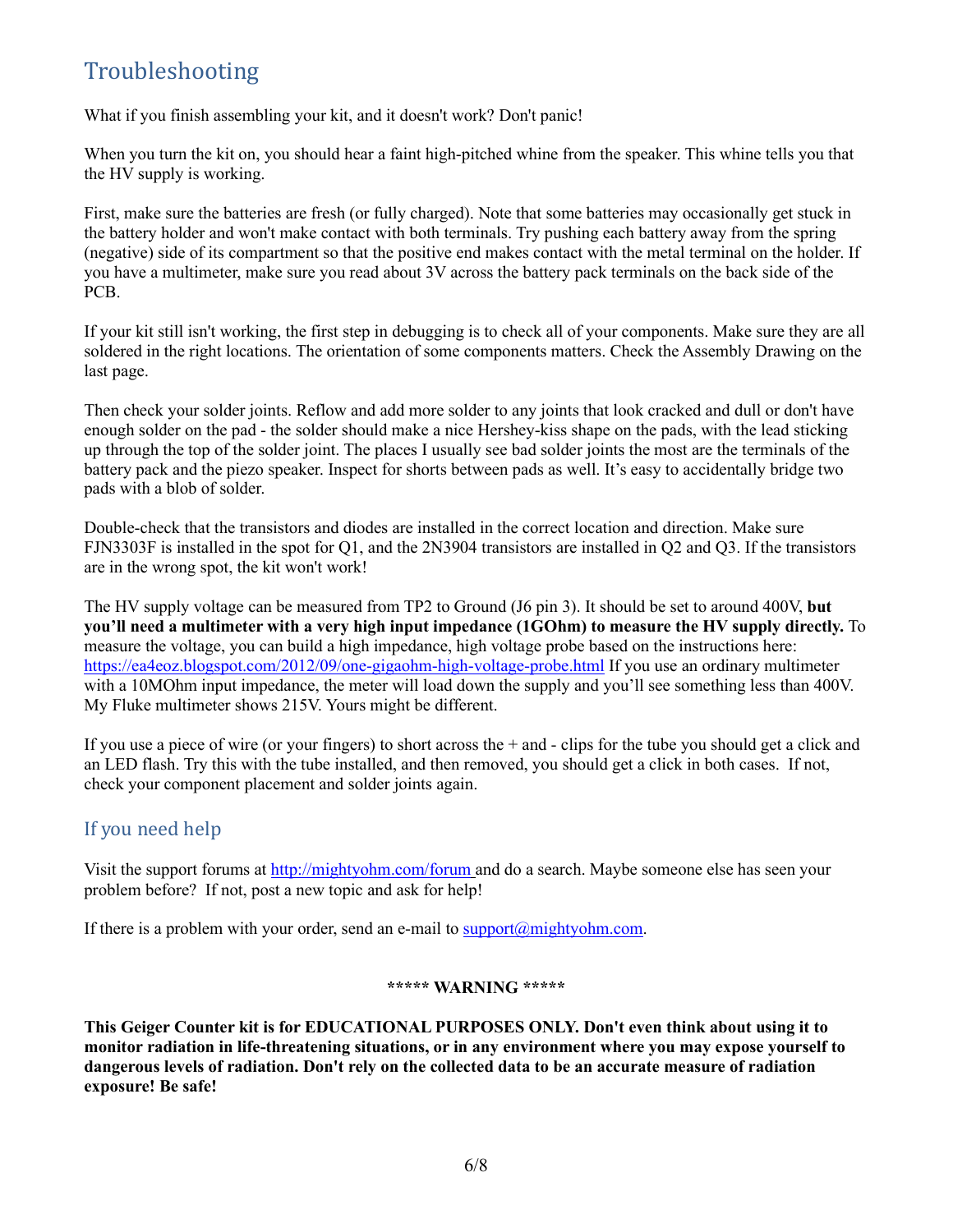# Geiger Counter Kit - Bill of Materials

| Qty            | <b>Symbol</b>          | <b>Name</b>                                                                        |
|----------------|------------------------|------------------------------------------------------------------------------------|
| 1              |                        | Printed Circuit Board (PCB)                                                        |
| $\mathbf{1}$   | B1                     | Battery Holder for 2xAAA batteries                                                 |
| 1              | U1                     | ATtiny2313 Microcontroller (20 pin IC)                                             |
| $\mathbf{1}$   | U2                     | 555 Timer (8 pin IC)                                                               |
| $\mathbf{1}$   |                        | IC socket $-20$ pins                                                               |
| $\mathbf{1}$   |                        | IC socket $-8$ pins                                                                |
| $\mathbf{1}$   | LS1                    | Piezo speaker (round, black, with a hole in the middle)                            |
| $\overline{2}$ | J1, J2                 | Geiger tube holders (the clips)                                                    |
| $\mathbf{1}$   | J <sub>5</sub>         | 2x3 row header pins (for the ICSP connector)                                       |
| $\mathbf{1}$   | J6, J7                 | single row of header pins (to break into 1x3 and 1x6, you may have some left over) |
| $\mathbf{1}$   | VR1                    | 10 Ohm variable resistor (blue square with a white screw in the middle)            |
| 1              | S <sub>1</sub>         | Slide switch                                                                       |
| 1              | $\overline{S2}$        | Push button (microswitch) with short shaft (please read the note below!)           |
| 1              | X1                     | Ceramic resonator (orange or blue with 3 leads, marked 8.00Y, 8.00M, 8.0MC, or     |
|                |                        | 8.00S                                                                              |
| $\mathbf{1}$   | L1                     | 10mH inductor (the small black cylinder marked 103 on top)                         |
| 1              |                        | Small screw for the battery holder                                                 |
| $\mathbf{1}$   |                        | Small nut                                                                          |
| 1              | LED1                   | Red LED                                                                            |
| 1              | Q1                     | FJN3303F transistor (marked J3303)                                                 |
| $\overline{2}$ | Q2, Q3                 | 2N3904 transistors (marked 3904)                                                   |
| $\mathbf{1}$   | D1                     | 1N4937 diode (the larger, black diode with a white stripe)                         |
| $\mathbf{1}$   | D2                     | 1N914 or 1N4148 diode (the smaller, reddish orange diode with a black stripe)      |
| $\mathbf{1}$   | C <sub>2</sub>         | 220pF capacitor (marked 221K)                                                      |
| $\mathbf{1}$   | C1                     | 0.01uF capacitor (the biggest disc, marked 103M)                                   |
| $\mathbf{1}$   | C <sub>3</sub>         | 1nF capacitor (tiny, 5mm lead spacing, marked 102)                                 |
| $\mathbf{1}$   | $\overline{C4}$        | 0.1uF capacitor (tiny, 2.5mm lead spacing, marked 104)                             |
| $\mathbf{1}$   | $\overline{\text{C5}}$ | 100uF electrolytic capacitor (black cylinder marked 100uF)                         |
| $\mathbf{1}$   | $\overline{R8}$        | 15 Ohm resistor (brown-green-black-gold)                                           |
| $\mathbf{1}$   | R11                    | 100 Ohm resistor (brown-black-brown-gold)                                          |
| $\mathbf{1}$   | R6                     | 330 Ohm resistor (orange-orange-brown-gold)                                        |
| $\mathbf{1}$   | R <sub>5</sub>         | 1K Ohm resistor (brown-black-red-gold)                                             |
| $\overline{2}$ | R3, R10                | 10K Ohm resistors (brown-black-orange-gold)                                        |
| $\mathbf{1}$   | R4                     | 22K Ohm resistor (red-red-orange-gold)                                             |
| $\overline{2}$ | R1, R7                 | 100K Ohm resistors (brown-black-yellow-gold)                                       |
| $\mathbf{1}$   | R <sub>9</sub>         | 220K Ohm resistor (red-red-yellow-gold)                                            |
| $\mathbf{1}$   | R2                     | 4.7M Ohm resistor (yellow-violet-green-gold)                                       |

*and, if you ordered a kit with a Geiger tube, you should also have:*

1 Geiger-Müller Tube (cylindrical tube wrapped in foam or bubble wrap)

**Important Note:** The case for this kit (if you purchased one) has a separate parts list, shown in the case assembly instructions on page 5. If you are planning to assemble the case, you should open up the small bag of parts that came with it and find the small pushbutton with the long shaft. When you get to step 18 in the instructions, use the long pushbutton instead of the ordinary (short) one that came with your Geiger Counter kit. That way you'll be able to push the button after the case is installed!